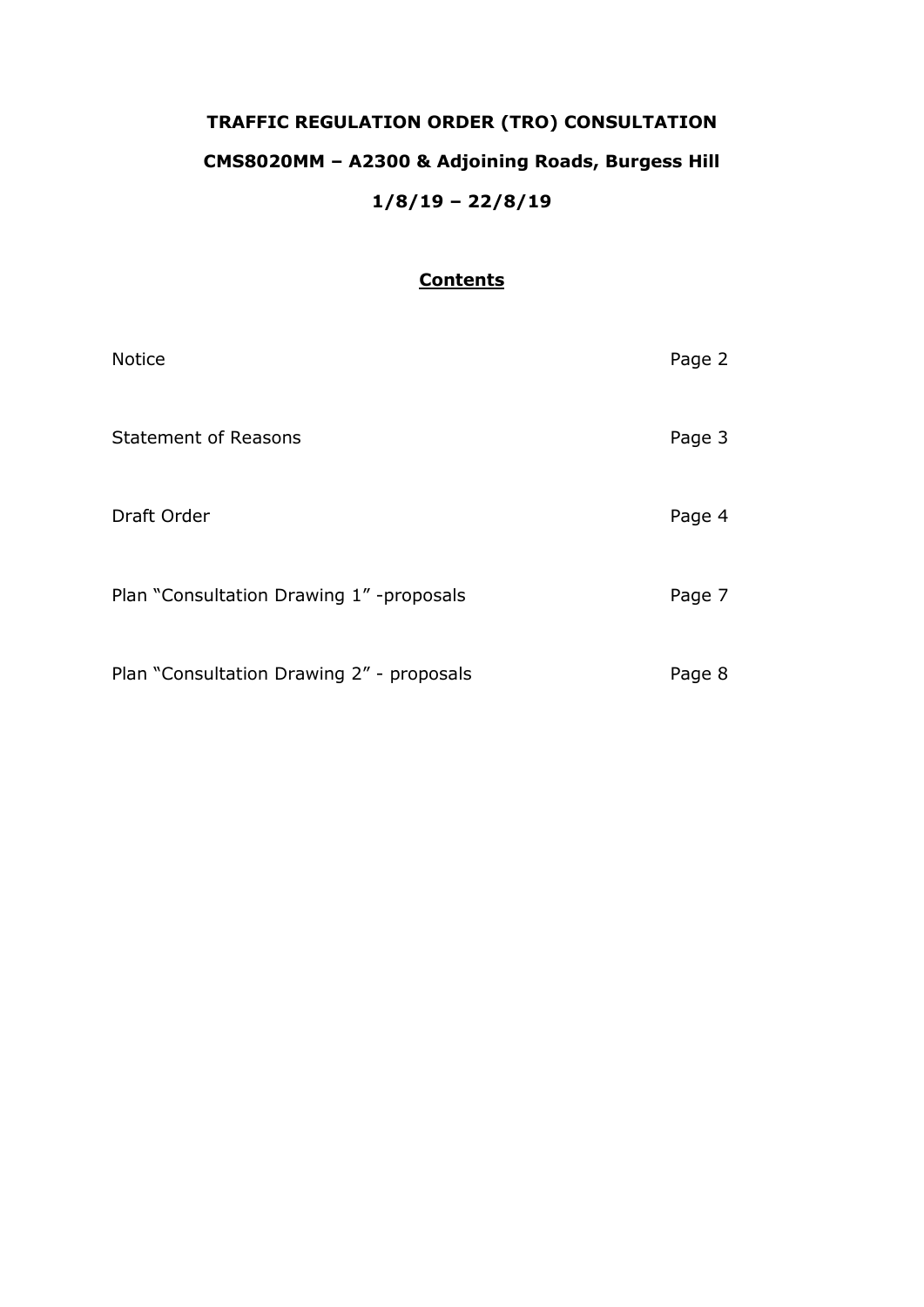#### **West Sussex County Council**

## **(Twineham And Hurstpierpoint & Sayers Common: A2300 and Adjoining Roads) (Traffic Regulation) Order 2019**

NOTICE is hereby given that West Sussex County Council proposes to make a permanent Traffic Regulation Order under the provisions of the Road Traffic Regulation Act 1984, the effect of which will be to will introduce the following restrictions on the A2300 and adjoining roads in the parishes of Twineham and Hurstpierpoint & Sayers Common:

To prohibit right turns from the A2300 into the northern and southern sections of Pookbourne Lane and Bishopstone Lane; and

To require all vehicles joining the A2300 from Pookbourne Lane (northern and southern sections) and Bishopstone Lane to make a left turn onto the A2300; and

To introduce a One-Way Traffic restriction on Bishopstone Lane between its northern junction with Jobs Lane, and the A2300, requiring all vehicles on this section of road to travel southwards only. This will have the effect of prohibiting left turns into Bishopstone Lane from the A2300.

Full details of the proposals in this notice can be viewed on our website at www.westsussex.gov.uk. The website includes a response form for any comments or objections.

The documents may also be inspected at County Hall Chichester, during normal office hours, and at Burgess Hill Library, The Martletts, Burgess Hill during normal library opening hours.

Any comments or objections about the proposal must be received before 22 August 2019. These may be submitted via the response form on the website mentioned above, by e-mail to [tro.team@westsussex.gov.uk](mailto:tro.team@westsussex.gov.uk) or in writing to TRO Team, West Sussex County Council, The Grange, Tower Street Chichester, PO19 1RH. For legal reasons, only correspondence including a full name and address will be considered. Please quote reference CMS8020-MM in all correspondence.

Dated this 1st day of August 2019. Director of Law & Assurance, County Hall, Chichester.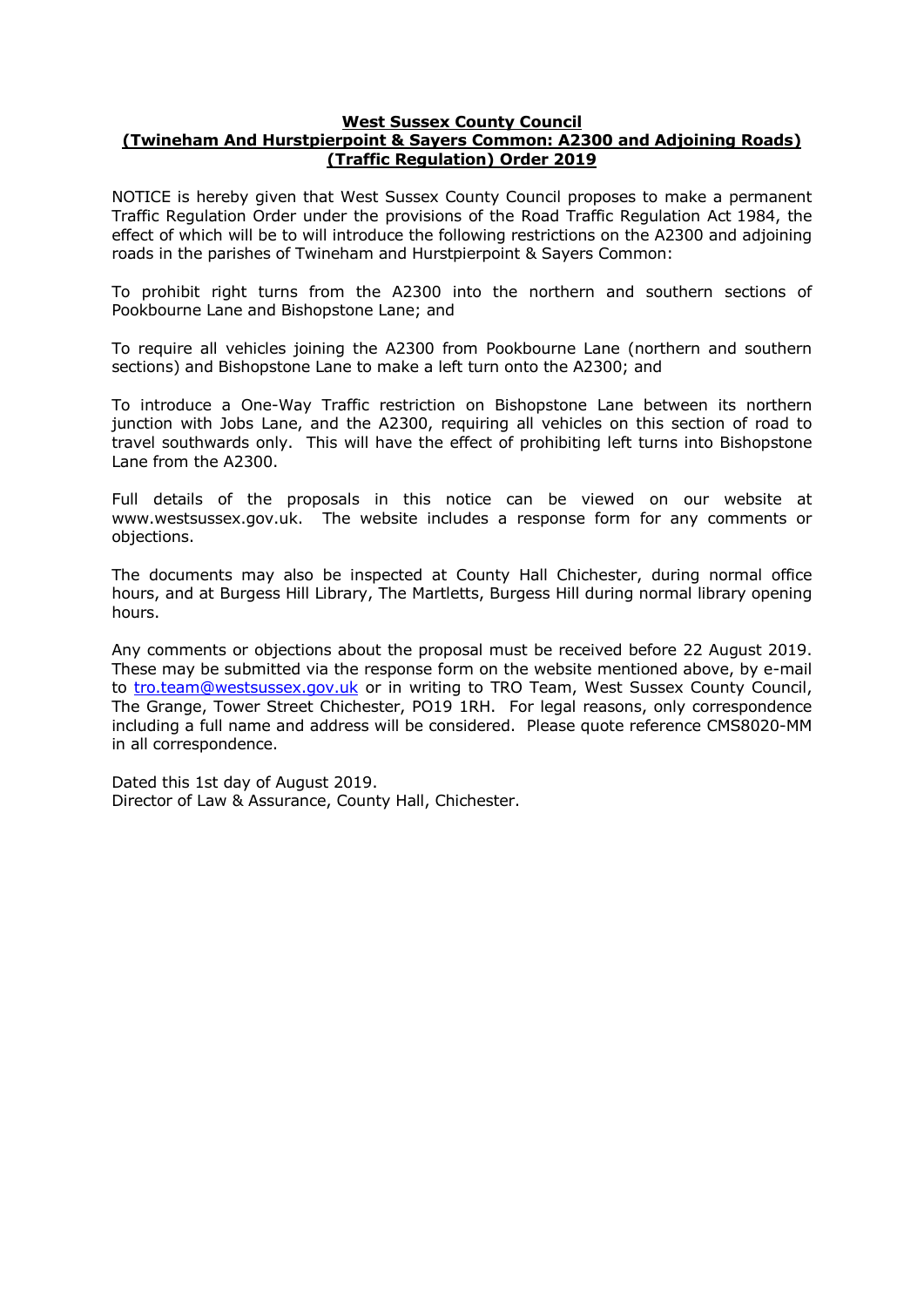### **West Sussex County Council (Twineham And Hurstpierpoint & Sayers Common: A2300 and Adjoining Roads) (Traffic Regulation) Order 2019**

#### **STATEMENT OF REASONS FOR PROPOSING TO MAKE THE ORDER**

West Sussex County Council proposes to make a permanent Traffic Regulation Order that will introduce the following restrictions on the A2300 and adjoining roads in the parishes of Twineham and Hurstpierpoint & Sayers Common:

To prohibit right turns from the A2300 into the northern and southern sections of Pookbourne Lane and Bishopstone Lane; and

To require all vehicles joining the A2300 from Pookbourne Lane (northern and southern sections) and Bishopstone Lane to make a left turn onto the A2300; and

To introduce a One-Way Traffic restriction on Bishopstone Lane between its northern junction with Jobs Lane, and the A2300, requiring all vehicles on this section of road to travel southwards only. This will have the effect of prohibiting left turns into Bishopstone Lane from the A2300.

The above restrictions are proposed in connection with a major project that will upgrade the A2300 into a dual-carriageway from the A23 to the A273. For safety reasons, the new dual-carriageway will have an unbroken central reservation throughout its entire length, and this arrangement will not physically permit the manoeuvres described above.

Access into Bishopstone Lane from the A2300 will be maintained via Pookbourne Lane and Jobs Lane.

The creation of the dual carriageway will only proceed if funding from the government is granted. If this funding is declined, the restrictions subject to this order will not be installed.

The new Order is therefore proposed to avoid danger to persons or traffic using the affected roads, and to prevent the likelihood of any such danger arising.

The attached drawings, numbered 0172 and 0176 show the lengths of roads affected by the proposed Order.

Director of Law & Assurance 25 July 2019

CMS8020-MM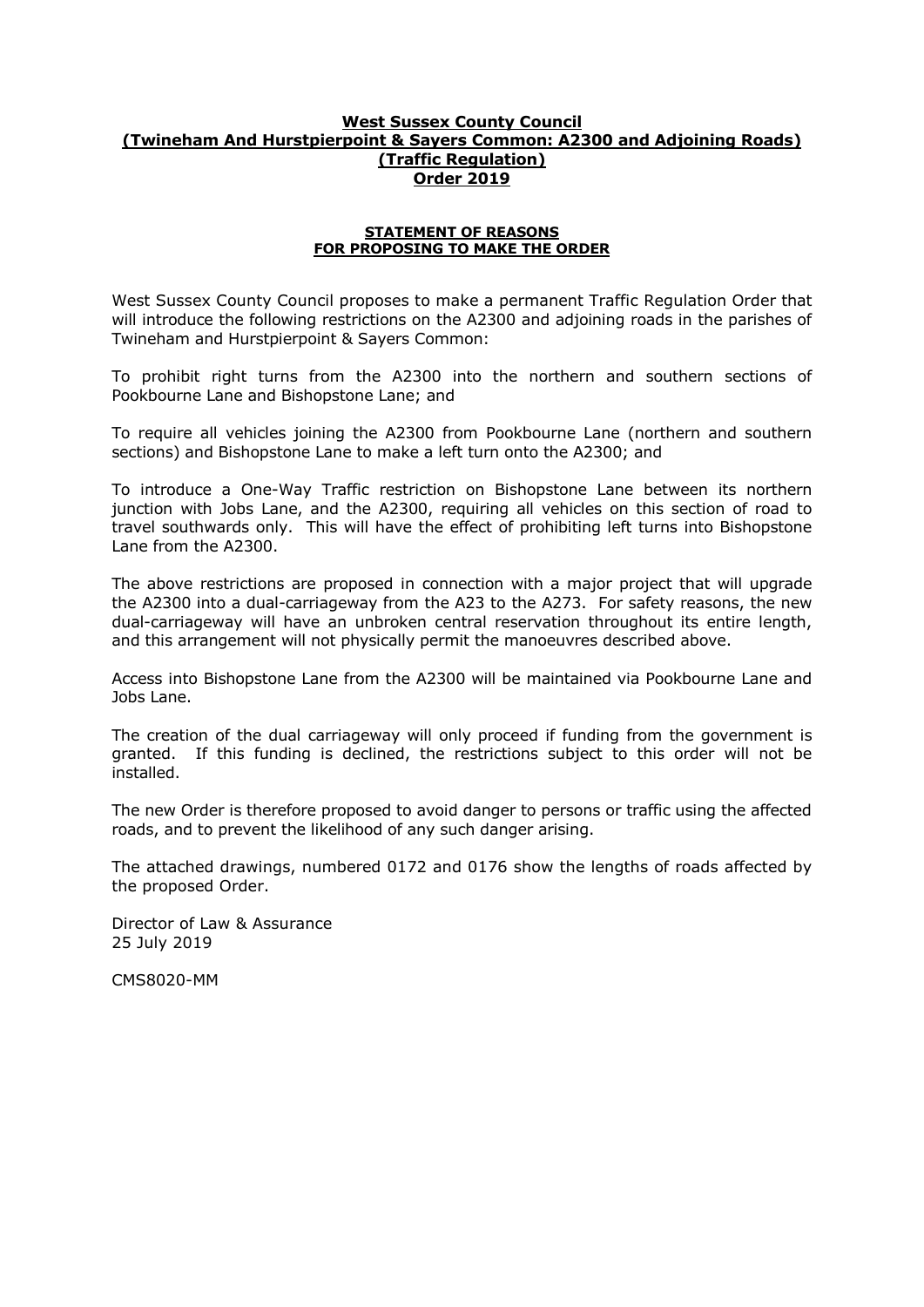### **WEST SUSSEX COUTY COUNCIL (TWINEHAM AND HURSTPIERPONT & SAYERS COMMON: A2300 AND ADJOINING ROADS) (TRAFFIC REGULATION) ORDER 2019**

West Sussex County Council in exercise of their powers under Sections 1 (1) 2 (1) and (2), 4 (2), and Part IV of Schedule 9 of the Road Traffic Regulation Act 1984 ("the Act") as amended and of all other enabling powers and after consultation with the Chief Officer of Police in accordance with Part III of Schedule 9 to the Act hereby make the following Order:-

- 1. This Order shall come into operation on the \*\* day of \*\*\*\*\*\*\* 2019 and may be cited as "West Sussex County Council (Twineham and Hurstpierpoint & Sayers Common: A2300 and Adjoining Roads) (Traffic Regulation) Order 2019" hereinafter called "this Order".
- 2. The prohibitions imposed by this Order shall be in addition to and not in derogation from any restriction imposed by any regulations made or having effect as if made under the Act or by or under an enactment.

## **Left Turn Only Provisions**

3. Save as provided by Article 6, any vehicle travelling on the length of road described in column 1 of the First Schedule to this Order must, upon reaching the junction described in column 2 of the First Schedule, make a left turn.

## **Prohibition of Right Turn Provisions**

4. Save as provided in Article 6, no person shall cause or permit any vehicle to make a right turn as specified in the Second Schedule of this Order.

## **One Way Traffic Provisions**

- 5. Save as provided in Article 6, no person shall cause or permit any vehicle travelling in the length of road specified in column 1 of the Third Schedule of this Order to proceed in a direction other than that specified in column 2 of the Second Schedule of this Order.
- 6. Nothing in Articles 3, 4 and 5 shall apply in respect of a vehicle:-
	- (a) under the direction or with the permission of a police constable in uniform; or
	- (b) being used for ambulance, fire brigade or police purposes in the event of an emergency.
	- (c) A pedal cycle proceeding in a marked cycle lane or cycle path.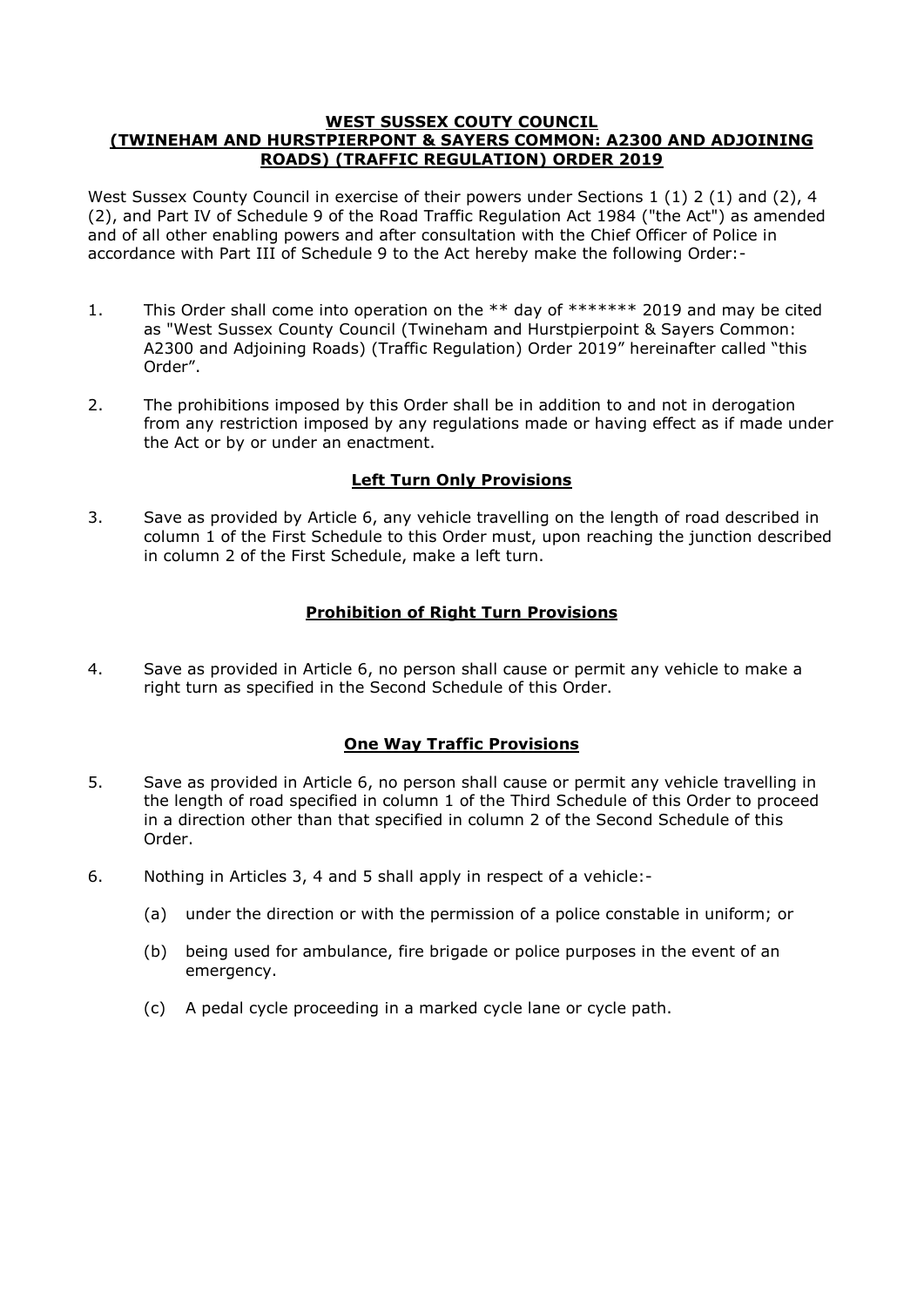## **FIRST SCHEDULE Left Turns Only**

| Column 1<br><b>Road in Twineham and</b><br><b>Hurstpiertpoint &amp; Sayers</b><br>Common | <b>Column 2</b><br><b>Mandatory manoeuvre</b>                                                                                                      |
|------------------------------------------------------------------------------------------|----------------------------------------------------------------------------------------------------------------------------------------------------|
| Pookbourne Lane (section south<br>of the A2300)                                          | Any vehicle proceeding northbound must, upon<br>reaching the junction with the A2300, make a left<br>turn so as to proceed westwards on the A2300. |
| Pookbourne Lane (section north<br>of the A2300)                                          | Any vehicle proceeding southbound must, upon<br>reaching the junction with the A2300, make a left<br>turn so as to proceed eastwards on the A2300. |
| Bishopstone Lane                                                                         | Any vehicle proceeding southbound must, upon<br>reaching the junction with the A2300, make a left<br>turn so as to proceed eastwards on the A2300. |

## **SECOND SCHEDULE Prohibition of Right Turns**

| Column 1<br>Road in Twineham and<br><b>Hurstpiertpoint &amp; Sayers</b><br>Common | Column <sub>2</sub><br><b>Prohibited Manoeuvre</b>                                                    |
|-----------------------------------------------------------------------------------|-------------------------------------------------------------------------------------------------------|
| A2300 (eastbound vehicles)                                                        | No vehicle shall make a right turn into the section of<br>Pookbourne Lane located south of the A2300. |
| A2300 (westbound vehicles)                                                        | No vehicle shall make a right turn into the section of<br>Pookbourne Lane located north of the A2300. |
| Bishopstone Lane (southbound<br>vehicles)                                         | No vehicle shall make a right turn into the southern<br>limb of Jobs Lane.                            |
|                                                                                   | <b>THIRD SCHEDULE</b><br><b>One-Way Traffic</b>                                                       |
| Column 1<br><b>Hurstpiertpoint &amp; Sayers</b><br>Common                         | <b>Column 2</b><br><b>Permitted direction of Traffic</b>                                              |
|                                                                                   |                                                                                                       |

Bishopstone Lane – from its junction with the northern limb of Jobs Lane, southwards to its junction with the A2300

**Southwards**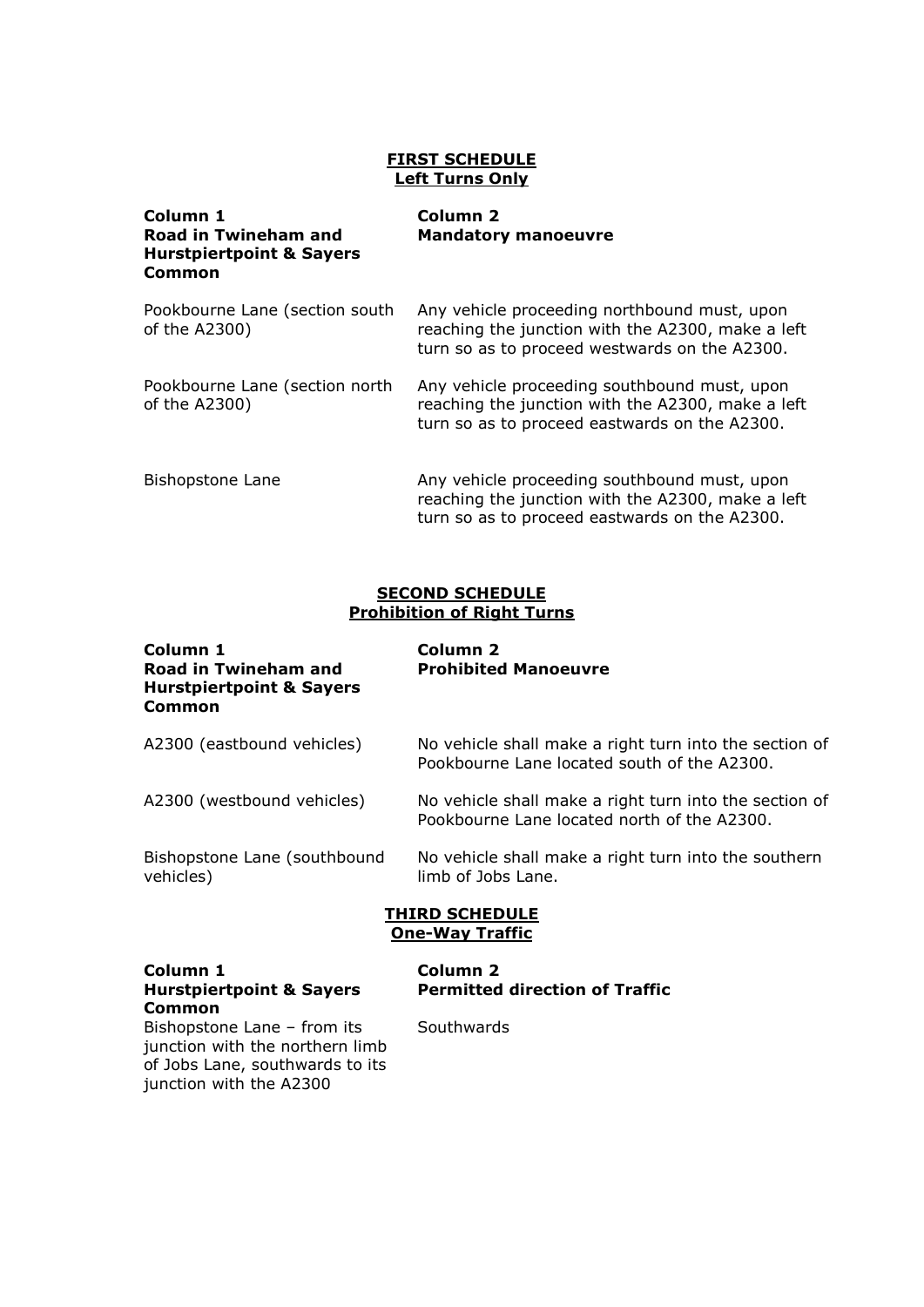THE Common Seal of THE<br>
WEST SUSSEX COUNTY COUNCIL ()<br>
was hereto affixed the ()<br>
day of (2019)<br>
()<br>
()<br>
Authorised Signatory () WEST SUSSEX COUNTY COUNCIL was hereto affixed the ) day of 2019 ) ) ) ) Authorised Signatory )

File No: CMS8020-MM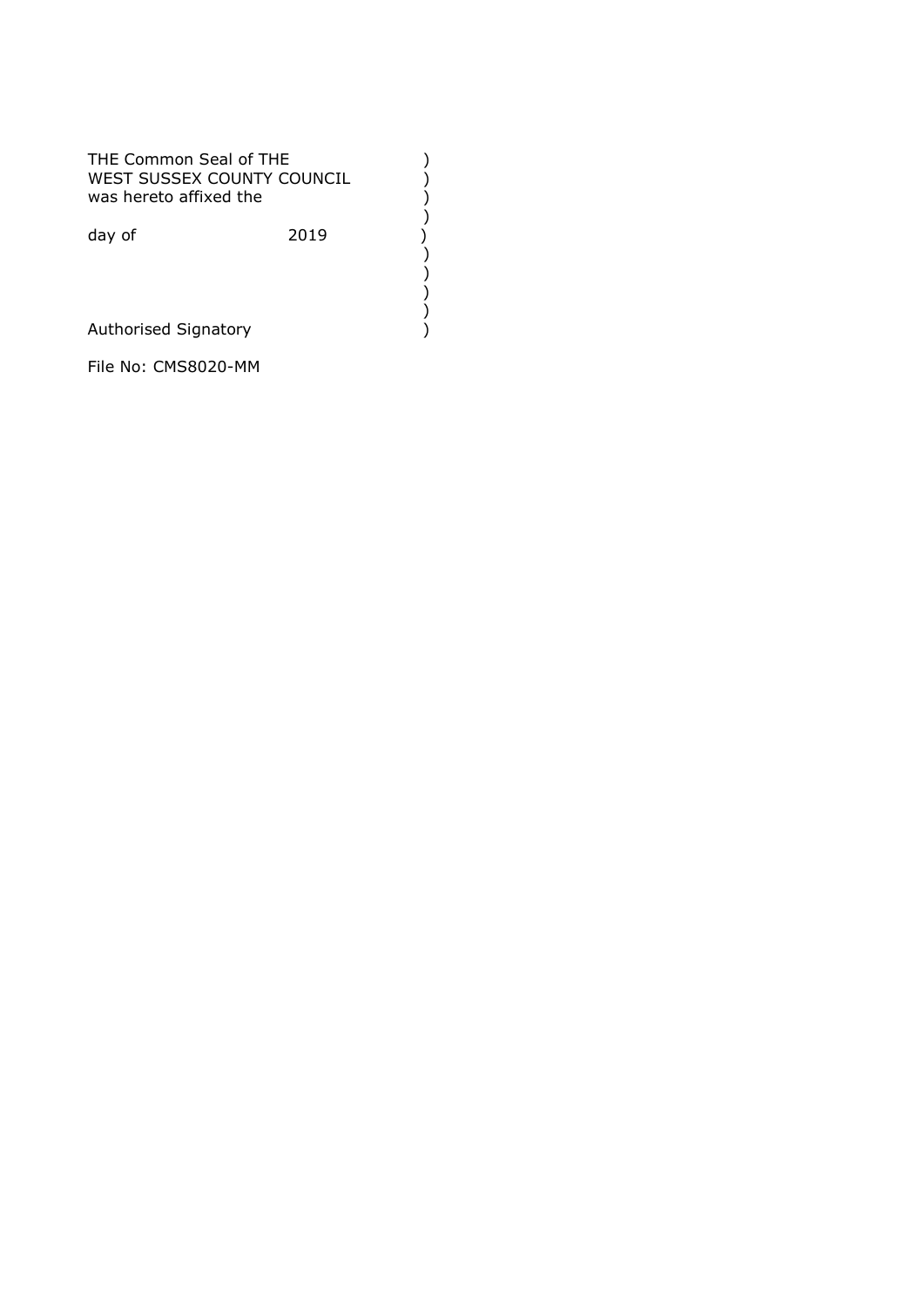